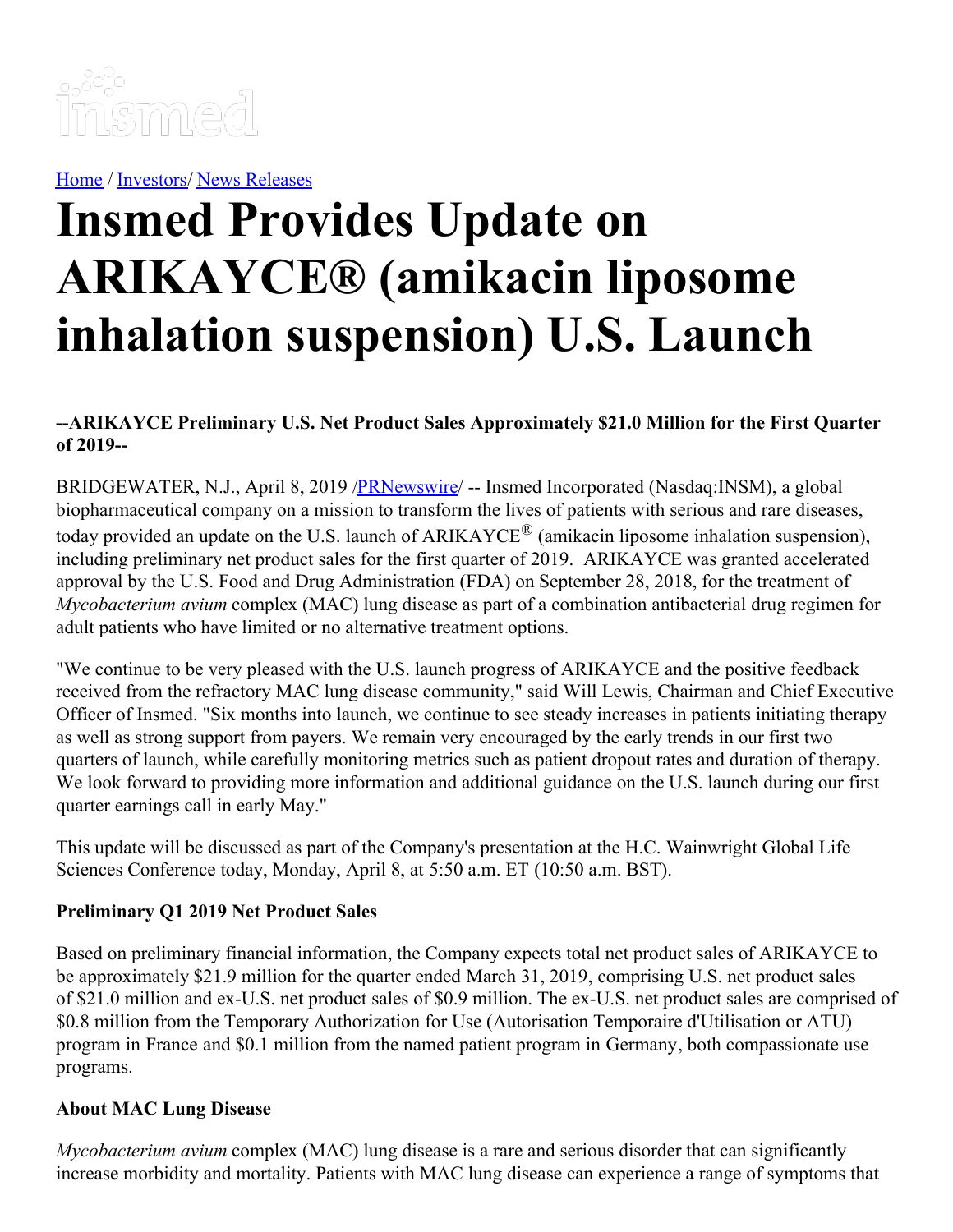often worsen over time, including chronic cough, dyspnea, fatigue, fever, weight loss, and chest pain. In some cases, MAC lung disease can cause severe, even permanent damage to the lungs, and can be fatal.

MAC lung disease is an emerging public health concern worldwide with significant unmet needs. Current guideline-based treatment involves the use of multi-drug regimens that are not specifically approved for MAC lung disease. The course of treatment is often two years or more and is inadequate in treating the disease in many patients.

# **About ARIKAYCE ® (amikacin liposome inhalation suspension)**

ARIKAYCE is the first and only FDA-approved therapy indicated for the treatment of *Mycobacterium avium* complex (MAC) lung disease as part of a combination antibacterial drug regimen for adult patients with limited or no alternative treatment options. ARIKAYCE is a novel, inhaled, once-daily formulation of amikacin, an established antibiotic that was historically administered intravenously and associated with severe toxicity to hearing, balance, and kidney function. Insmed's proprietary PULMOVANCE™ liposomal technology enables the delivery of amikacin directly to the lungs, where liposomal amikacin is taken up by lung macrophages where the infection resides. This approach prolongs the release of amikacin in the lungs while limiting systemic exposure. ARIKAYCE is administered once daily using the Lamira® Nebulizer System manufactured by PARI Pharma GmbH (PARI).

### **About PARI Pharma and the Lamira Nebulizer System**

ARIKAYCE<sup>®</sup> (amikacin liposome inhalation suspension) is delivered by a novel inhalation device, the Lamira Nebulizer System, developed by PARI. Lamira is a quiet, portable nebulizer that enables efficient aerosolization of liquid medications, including liposomal formulations such as ARIKAYCE, via a vibrating, perforated membrane. Based on PARI's 100-year history working with aerosols, PARI is dedicated to advancing inhalation therapies by developing innovative delivery platforms and new pharmaceutical formulations that work together to improve patient care.

#### **IMPORTANT SAFETY INFORMATION**

**WARNING: RISK OF INCREASED RESPIRATORY ADVERSE REACTIONS ARIKAYCE has been associated with an increased risk of respiratory adverse reactions, including hypersensitivity pneumonitis, hemoptysis, bronchospasm, and exacerbation of underlying pulmonary disease that have led to hospitalizations in some cases.**

**Hypersensitivity Pneumonitis** has been reported with the use of ARIKAYCE in the clinical trials. Hypersensitivity pneumonitis (reported as allergic alveolitis, pneumonitis, interstitial lung disease, allergic reaction to ARIKAYCE) was reported at a higher frequency in patients treated with ARIKAYCE plus background regimen (3.1%) compared to patients treated with a background regimen alone (0%). Most patients with hypersensitivity pneumonitis discontinued treatment with ARIKAYCE and received treatment with corticosteroids. If hypersensitivity pneumonitis occurs, discontinue ARIKAYCE and manage patients as medically appropriate*.*

**Hemoptysis** has been reported with the use of ARIKAYCE in the clinical trials. Hemoptysis was reported at a higher frequency in patients treated with ARIKAYCE plus background regimen (17.9%) compared to patients treated with a background regimen alone (12.5%). If hemoptysis occurs, manage patients as medically appropriate*.*

**Bronchospasm** has been reported with the use of ARIKAYCE in the clinical trials. Bronchospasm (reported as asthma, bronchial hyperreactivity, bronchospasm, dyspnea, dyspnea exertional, prolonged expiration,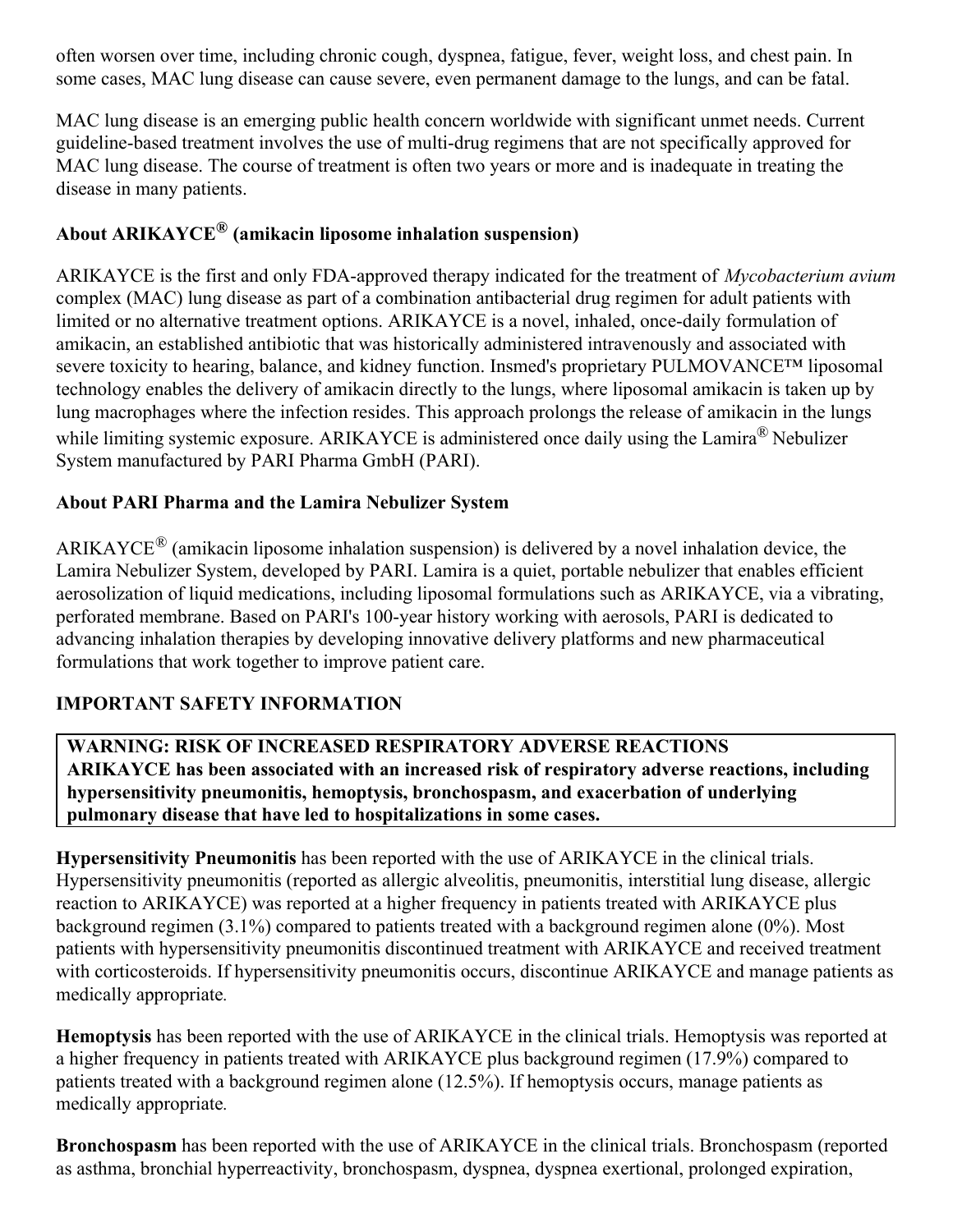throat tightness, wheezing) was reported at a higher frequency in patients treated with ARIKAYCE plus background regimen (28.7%) compared to patients treated with a background regimen alone (10.7 %). If bronchospasm occurs during the use of ARIKAYCE, treat patients as medically appropriate*.*

**Exacerbations of underlying pulmonary disease** has been reported with the use of ARIKAYCE in the clinical trials. Exacerbations of underlying pulmonary disease (reported as chronic obstructive pulmonary disease (COPD), infective exacerbation of COPD, infective exacerbation of bronchiectasis) have been reported at a higher frequency in patients treated with ARIKAYCE plus background regimen (14.8%) compared to patients treated with background regimen alone (9.8%)*.* If exacerbations of underlying pulmonary disease occur during the use of ARIKAYCE, treat patients as medically appropriate*.*

**Ototoxicity** has been reported with the use of ARIKAYCE in the clinical trials. Ototoxicity (including deafness, dizziness, presyncope, tinnitus, and vertigo) were reported with a higher frequency in patients treated with ARIKAYCE plus background regimen (17 %) compared to patients treated with background regimen alone (9.8%). This was primarily driven by tinnitus (7.6% in ARIKAYCE plus background regimen vs 0.9% in the background regimen alone arm) and dizziness (6.3% in ARIKAYCE plus background regimen vs 2.7% in the background regimen alone arm). Closely monitor patients with known or suspected auditory or vestibular dysfunction during treatment with ARIKAYCE. If ototoxicity occurs, manage patients as medically appropriate, including potentially discontinuing ARIKAYCE.

**Nephrotoxicity** was observed during the clinical trials of ARIKAYCE in patients with MAC lung disease but not at a higher frequency than background regimen alone. Nephrotoxicity has been associated with the aminoglycosides. Close monitoring of patients with known or suspected renal dysfunction may be needed when prescribing ARIKAYCE.

**Neuromuscular Blockade**: Patients with neuromuscular disorders were not enrolled in ARIKAYCE clinical trials. Patients with known or suspected neuromuscular disorders, such as myasthenia gravis, should be closely monitored since aminoglycosides may aggravate muscle weakness by blocking the release of acetylcholine at neuromuscular junctions.

**Embryo-Fetal Toxicity**: Aminoglycosides can cause fetal harm when administered to a pregnant woman. Aminoglycosides, including ARIKAYCE, may be associated with total, irreversible, bilateral congenital deafness in pediatric patients exposed *in utero*. Patients who use ARIKAYCE during pregnancy, or become pregnant while taking ARIKAYCE should be apprised of the potential hazard to the fetus.

**Contraindications**: ARIKAYCE is contraindicated in patients with known hypersensitivity to any aminoglycoside.

**Most Common Adverse Reactions**: The most common adverse reactions in Trial 1 at an incidence ≥5% for patients using ARIKAYCE plus background regimen compared to patients treated with background regimen alone were dysphonia (47% vs 1%), cough (39% vs 17%), bronchospasm (29% vs 11%), hemoptysis (18% vs 13%), ototoxicity (17% vs 10%), upper airway irritation (17% vs 2%), musculoskeletal pain (17% vs 8%), fatigue and asthenia (16% vs 10%), exacerbation of underlying pulmonary disease (15% vs 10%), diarrhea (13% vs 5%), nausea (12% vs 4%), pneumonia (10% vs 8%), headache (10% vs 5%), pyrexia (7% vs 5%), vomiting (7% vs 4%), rash (6% vs 2%), decreased weight (6% vs 1%), change in sputum (5% vs 1%), and chest discomfort (5% vs 3%).

**Drug Interactions**: Avoid concomitant use of ARIKAYCE with medications associated with neurotoxicity, nephrotoxicity, and ototoxicity. Some diuretics can enhance aminoglycoside toxicity by altering aminoglycoside concentrations in serum and tissue. Avoid concomitant use of ARIKAYCE with ethacrynic acid, furosemide, urea, or intravenous mannitol.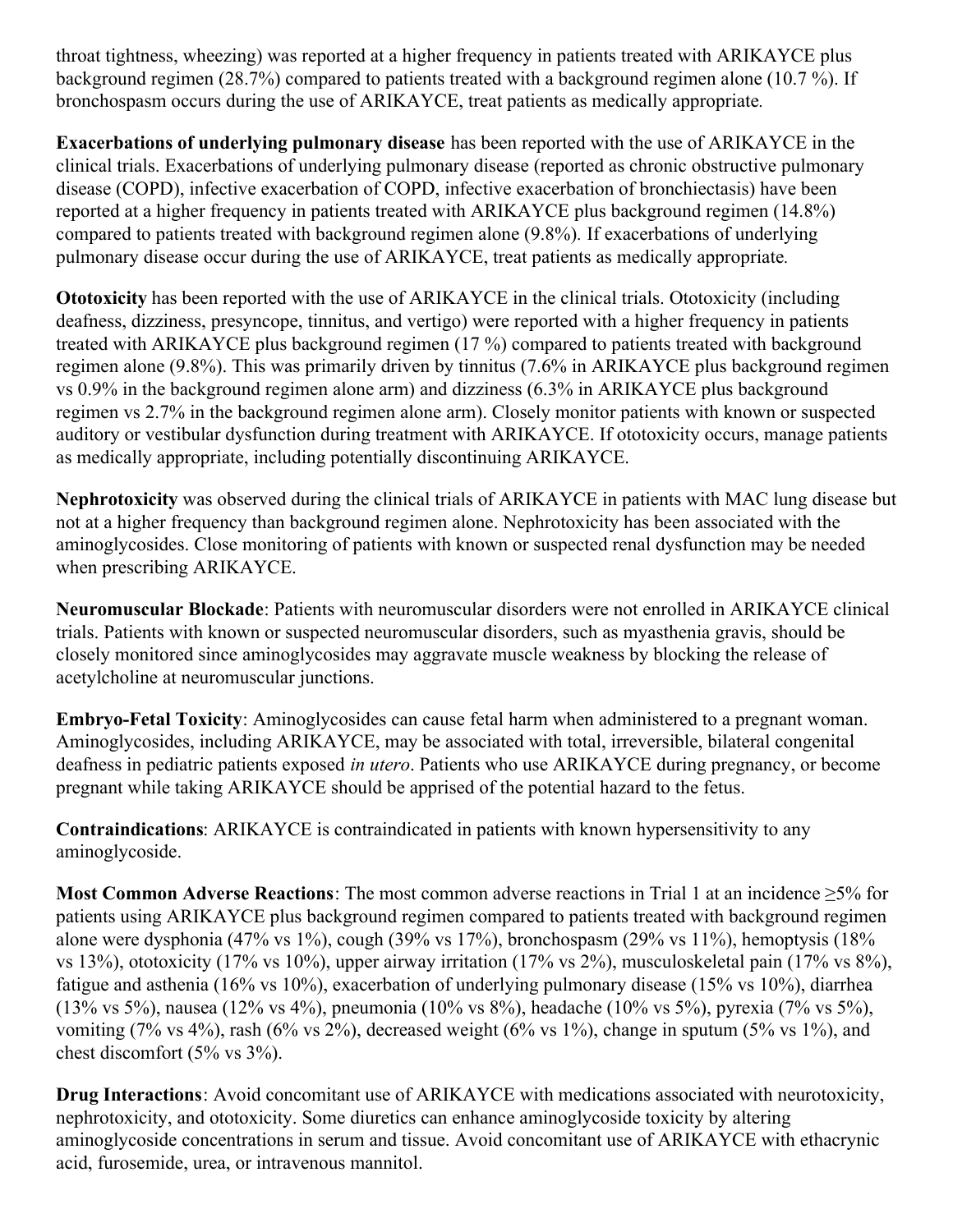**Overdosage**: Adverse reactions specifically associated with overdose of ARIKAYCE have not been identified. Acute toxicity should be treated with immediate withdrawal of ARIKAYCE, and baseline tests of renal function should be undertaken. Hemodialysis may be helpful in removing amikacin from the body. In all cases of suspected overdosage, physicians should contact the Regional Poison Control Center for information about effective treatment.

# **INDICATION**

LIMITED POPULATION: ARIKAYCE<sup>®</sup> is indicated in adults, who have limited or no alternative treatment options, for the treatment of *Mycobacterium avium* complex (MAC) lung disease as part of a combination antibacterial drug regimen in patients who do not achieve negative sputum cultures after a minimum of 6 consecutive months of a multidrug background regimen therapy. As only limited clinical safety and effectiveness data for ARIKAYCE are currently available, reserve ARIKAYCE for use in adults who have limited or no alternative treatment options*.* This drug is indicated for use in a limited and specific population of patients.

This indication is approved under accelerated approval based on achieving sputum culture conversion (defined as 3 consecutive negative monthly sputum cultures) by Month 6. Clinical benefit has not yet been established. Continued approval for this indication may be contingent upon verification and description of clinical benefit in confirmatory trials*.*

**Limitation of Use:** ARIKAYCE has only been studied in patients with refractory MAC lung disease defined as patients who did not achieve negative sputum cultures after a minimum of 6 consecutive months of a multidrug background regimen therapy. The use of ARIKAYCE is not recommended for patients with nonrefractory MAC lung disease.

Patients are encouraged report negative side effects of prescription drugs to the FDA. Visit **[www.fda.gov/medwatch](https://c212.net/c/link/?t=0&l=en&o=2426837-1&h=2150913521&u=https%3A%2F%2Fwww.globenewswire.com%2FTracker%3Fdata%3D2QnXTle7-W1ZgHXzZk-FEzGsxqBXWx3-DubrP-n8fETHZjnJ0TMyoeSEQraVgskgxgdFwFSHdvFrpFvuAJvLN-6J2IZPBET-CnRzoNOUsvs%3D&a=www.fda.gov%2Fmedwatch)**, or call 1 (800) FDA 1088. You can also call the Company at 1 (844) 4 INSMED.

**Please see Full Prescribing [Information](https://c212.net/c/link/?t=0&l=en&o=2426837-1&h=436428987&u=https%3A%2F%2Fc212.net%2Fc%2Flink%2F%3Ft%3D0%26l%3Den%26o%3D2382278-1%26h%3D2359604135%26u%3Dhttps%253A%252F%252Fc212.net%252Fc%252Flink%252F%253Ft%253D0%2526l%253Den%2526o%253D2339048-1%2526h%253D3665684709%2526u%253Dhttps%25253A%25252F%25252Fwww.arikayce.com%25252Fpdf%25252Ffull-prescribing-information.pdf%2526a%253DFull%252BPrescribing%252BInformation%26a%3DFull%2BPrescribing%2BInformation&a=Full+Prescribing+Information).**

# **About Insmed**

Insmed Incorporated is a global biopharmaceutical company on a mission to transform the lives of patients with serious and rare diseases. Insmed's first commercial product is ARIKAYCE<sup>®</sup> (amikacin liposome inhalation suspension), which is approved in the United States for the treatment of *Mycobacterium avium* complex (MAC) lung disease as part of a combination antibacterial drug regimen for adult patients with limited or no alternative treatment options. MAC lung disease is a rare and often chronic infection that can cause irreversible lung damage and can be fatal. Insmed's earlier-stage clinical pipeline includes INS1007, a novel oral reversible inhibitor of dipeptidyl peptidase 1 with therapeutic potential in non-cystic fibrosis bronchiectasis and other inflammatory diseases, and INS1009, an inhaled formulation of a treprostinil prodrug that may offer a differentiated product profile for rare pulmonary disorders, including pulmonary arterial hypertension. For more information, visit [www.insmed.com](https://c212.net/c/link/?t=0&l=en&o=2426837-1&h=209026308&u=http%3A%2F%2Fwww.insmed.com%2F&a=www.insmed.com).

#### **Preliminary Financial Information**

The first quarter 2019 net product sales information presented above is preliminary and subject to revision based on the completion of the Company's first quarter financial close and Form 10-Q reporting process. During the course of this process, the Company may identify items that would require adjustments to this information. These estimates thus constitute forward-looking statements, and the Company cautions you that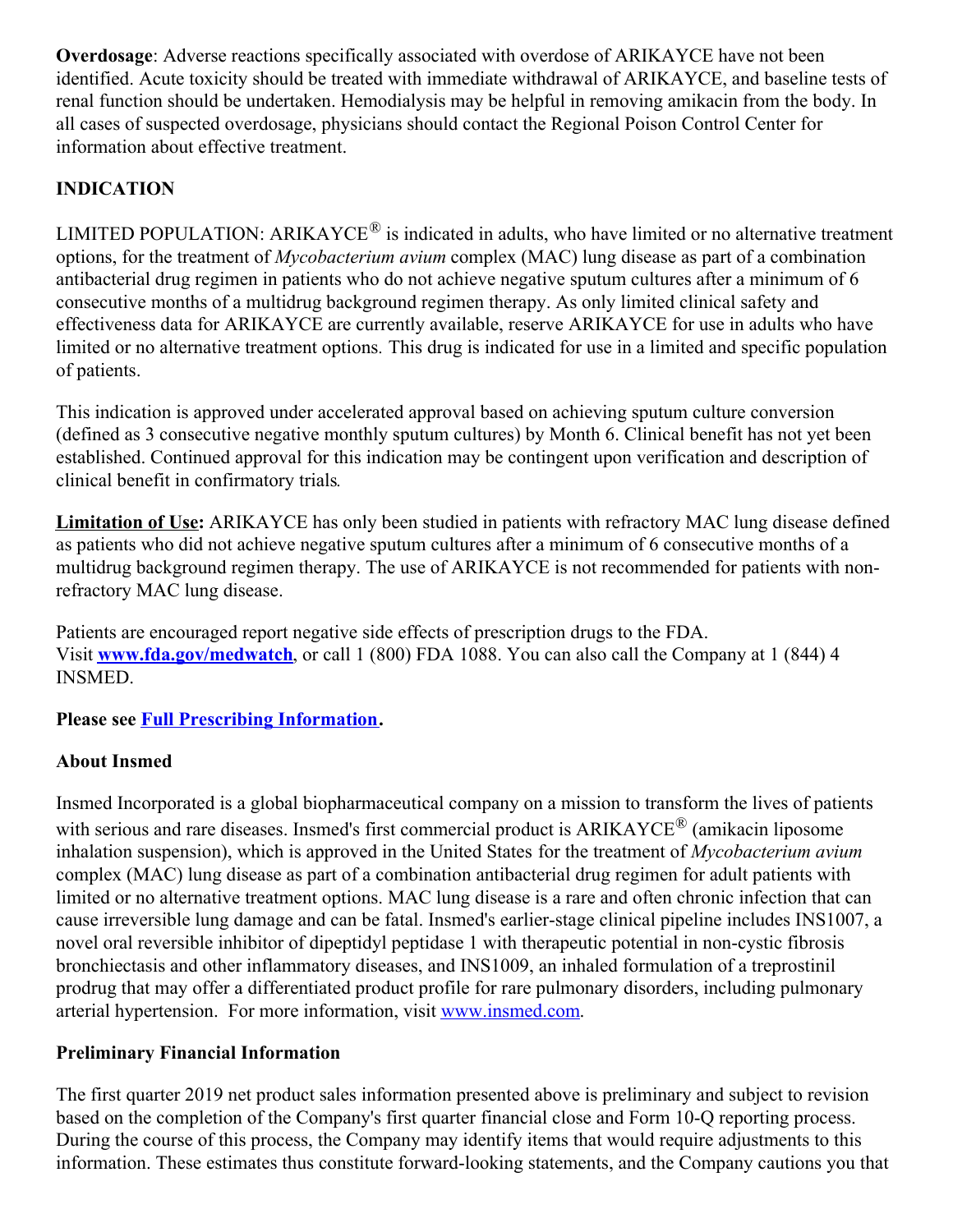they are subject to risks and uncertainties. Ernst & Young LLP, the Company's independent registered public accounting firm, has not audited, reviewed, compiled or performed any procedures with respect to these preliminary estimates. Accordingly, Ernst & Young LLP does not express an opinion or any other form of assurance with respect to these preliminary estimates.

#### **Forward-looking Statements**

This press release contains forward-looking statements that involve substantial risks and uncertainties. "Forward-looking statements," as that term is defined in the Private Securities Litigation Reform Act of 1995, are statements that are not historical facts and involve a number of risks and uncertainties. Words herein such as "may," "will," "should," "could," "would," "expects," "plans," "anticipates," "believes," "estimates," "projects," "predicts," "intends," "potential," "continues," and similar expressions (as well as other words or expressions referencing future events, conditions or circumstances) may identify forward-looking statements.

The forward-looking statements in this press release are based upon the Company's current expectations and beliefs, and involve known and unknown risks, uncertainties and other factors, which may cause the Company's actual results, performance and achievements and the timing of certain events to differ materially from the results, performance, achievements or timing discussed, projected, anticipated or indicated in any forward-looking statements. Such risks, uncertainties and other factors include, among others, the following: failure to successfully commercialize or maintain U.S. approval for ARIKAYCE, the Company's only approved product; uncertainties in the degree of market acceptance of ARIKAYCE by physicians, patients, third-party payers and others in the healthcare community; the Company's inability to obtain full approval of ARIKAYCE from the FDA, including the risk that the Company will not successfully complete the confirmatory post-marketing study required for full approval; inability of the Company, PARI or the Company's other third party manufacturers to comply with regulatory requirements related to ARIKAYCE or the Lamira<sup>®</sup> Nebulizer System; the Company's inability to obtain adequate reimbursement from government or third-party payers for ARIKAYCE or acceptable prices for ARIKAYCE; development of unexpected safety or efficacy concerns related to ARIKAYCE; inaccuracies in the Company's estimates of the size of the potential markets for ARIKAYCE, the expected rates of patient uptake, the duration of expected treatment, or expected patient discontinuation rates; the Company's inability to create an effective direct sales and marketing infrastructure or to partner with third parties that offer such an infrastructure for distribution of ARIKAYCE; failure to obtain regulatory approval to expand ARIKAYCE's indication to a broader patient population; failure to successfully conduct future clinical trials for ARIKAYCE and the Company's product candidates, including due to the Company's limited experience in conducting preclinical development activities and clinical trials necessary for regulatory approval and the Company's inability to enroll or retain sufficient patients to complete the trials or generate data necessary for regulatory approval; risks that the Company's clinical studies will be delayed or that serious side effects will be identified during drug development; failure to obtain regulatory approvals for ARIKAYCE outside the U.S. or for the Company's product candidates in the U.S., Europe, Japan or other markets; failure of third parties on which the Company is dependent to manufacture sufficient quantities of ARIKAYCE or the Company's product candidates for commercial or clinical needs, to conduct the Company's clinical trials, or to comply with laws and regulations that impact the Company's business or agreements with the Company; the Company's inability to attract and retain key personnel or to effectively manage the Company's growth; the Company's inability to adapt to its highly competitive and changing environment; the Company's inability to adequately protect its intellectual property rights or prevent disclosure of its trade secrets and other proprietary information and costs associated with litigation or other proceedings related to such matters; restrictions imposed on the Company by its material license agreements, including its license agreements with PARI and AstraZeneca AB, and failure of the Company to comply with its obligations under such agreements; the cost and potential reputational damage resulting from litigation to which the Company is or may become a party, including product liability claims; limited experience operating internationally; changes in laws and regulations